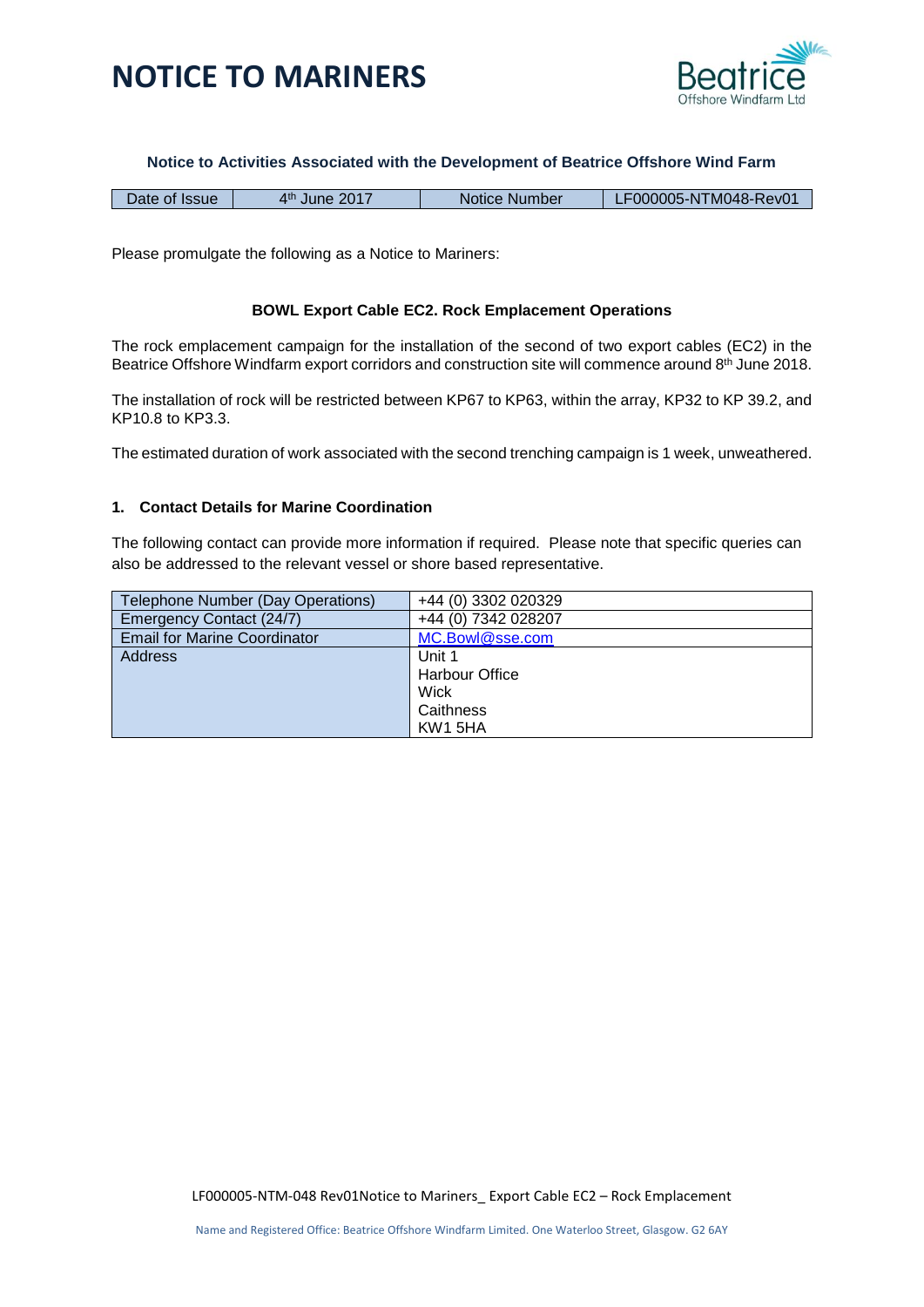

### **2. Area of Planned Activity**

The following figure shows the area of the planned activity.



**Figure 1 Rock emplacement operations cable EC2.**

### **3. Activity Description**

On behalf of BOWL, Nexans Norway AS using the FPV Rockpiper will install 8" grade rock in the following KP intervals:

| Start KP | End KP | Start Lat / Long                | End Lat / Long                           | Comments              |
|----------|--------|---------------------------------|------------------------------------------|-----------------------|
| 3.358    | 10.753 | 057° 41.636' N<br>003° 2.168'W  | 057° 45.717' N<br>330221166706832244 WV  | Nearshore             |
| 32.547   | 39.173 | 057° 57.304' N<br>003° 2.193' W | 0582.0986665NW<br>$003^{\circ}$ 2.515' W | Includes inline joint |
| 63.061   | 67.000 | 58° 12.506' N<br>2° 54.856' W   | 58° 14.447' N<br>$2^{\circ}$ 53.353' W   | Within array area     |

WGS84, UTM Zone 30N

The rock emplacement operation will be supported by a guard vessel between KP 4 to KP 11, GV Morning Dawn, and by the guard vessel in the southern sector of the wind farm array. After rock emplacement is completed, the guard vessel between KP 4 to KP 11 will be released.

LF000005-NTM-048 Rev01Notice to Mariners\_ Export Cable EC2 – Rock Emplacement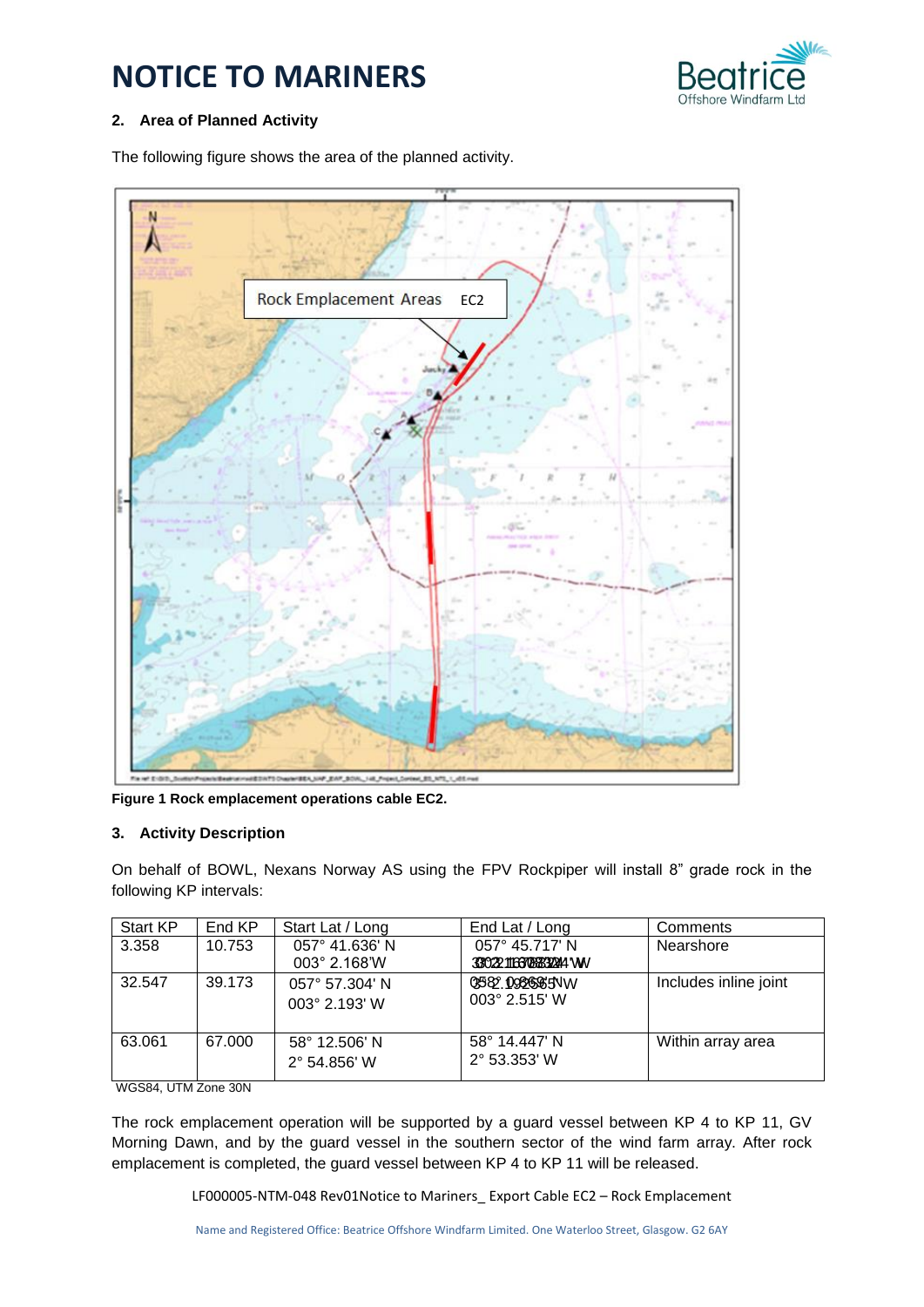

### **4. Vessels Associated with the Activity**

The vessels that are associated with the described operation are the FPV Rockpiper and the guard vessel Morning Dawn PD359. Note that the guard vessels may vary during operations.

| <b>FPV Rockpiper</b>                                 |                                                                                                                   |  |
|------------------------------------------------------|-------------------------------------------------------------------------------------------------------------------|--|
| <b>General Description and</b><br><b>Dimensions:</b> | Rock dumper L:158.6m / B:36m                                                                                      |  |
| <b>Call Sign:</b>                                    | 5BML3                                                                                                             |  |
| <b>MMSI:</b>                                         | 209449000                                                                                                         |  |
| <b>Onshore Representative:</b>                       | Øyvind Haug<br><b>BEATRICE Installation Engineering Manager</b><br>Mob: +47 916 27 674<br>Office: +47 22 88 65 09 |  |



| <b>Morning Dawn</b>                    |                                                                                                                      |  |
|----------------------------------------|----------------------------------------------------------------------------------------------------------------------|--|
| <b>General Description &amp; Dims.</b> | Guard Vessel L:158.6m / B:36m                                                                                        |  |
| <b>Call Sign:</b>                      | MHEU3                                                                                                                |  |
| <b>MMSI:</b>                           | 232253000                                                                                                            |  |
| <b>Onshore Representative:</b>         | Øyvind Haug<br><b>BEATRICE Installation Engineering</b><br>Manager<br>Mob: +47 916 27 674<br>Office: +47 22 88 65 09 |  |
| PD-359                                 |                                                                                                                      |  |

LF000005-NTM-048 Rev01Notice to Mariners\_ Export Cable EC2 – Rock Emplacement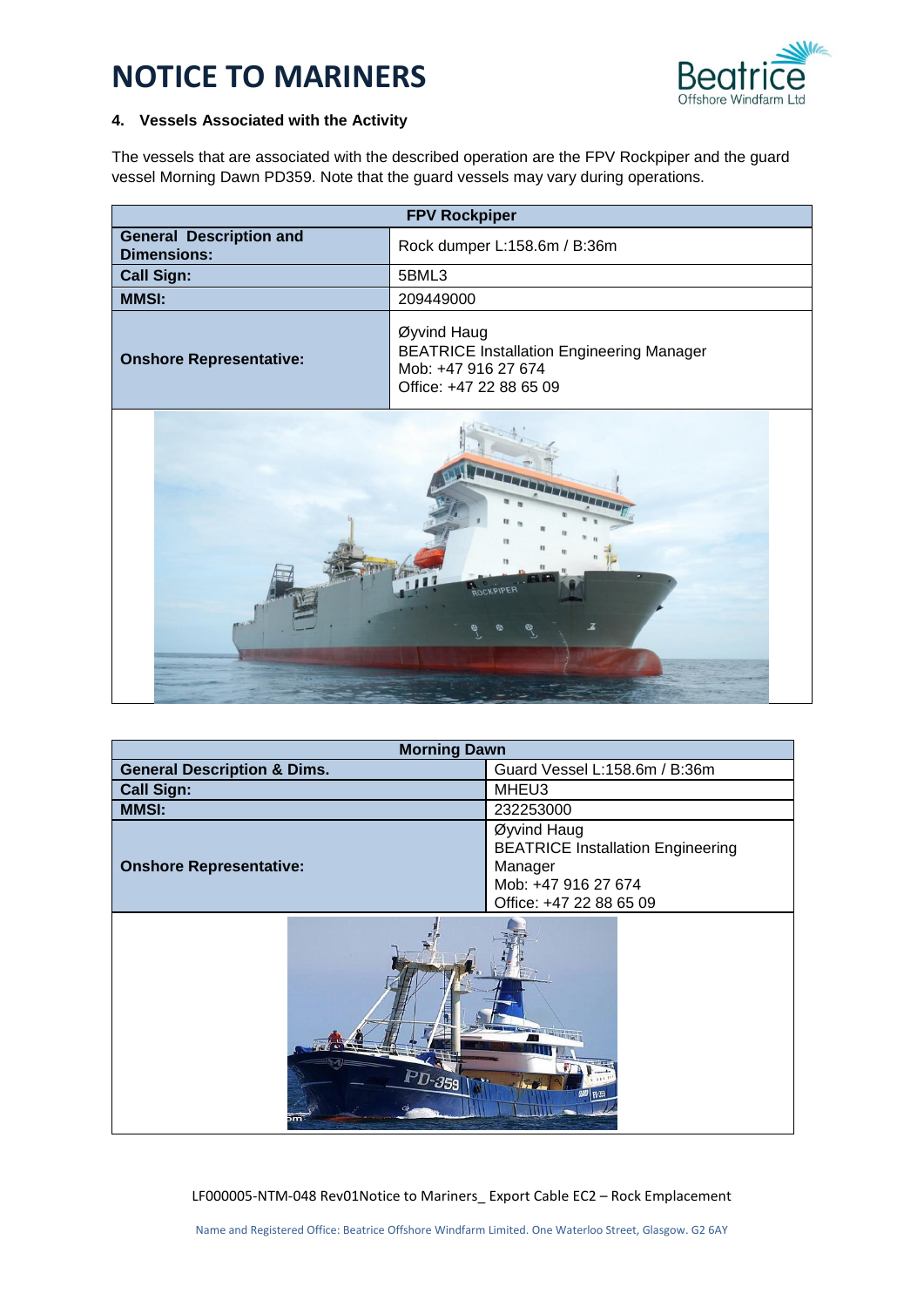

### **5. Crew transfers**

None anticipated.

### **6. Adverse Weather Conditions**

Should adverse weather occur during the rock emplacement, the FPV Rockpiper will cease rock emplacement activities, recover the fallpipe, and remain on station until suitable working weather resumes.

The operational limits for the FPV Rockpiper during trenching operations are listed below:

| <b>Weather limit</b> | <b>Rock</b><br>emplacement<br><20m WD | <b>Rock</b><br>emplacement<br>>20m WD | <b>Standby Onsite</b> |
|----------------------|---------------------------------------|---------------------------------------|-----------------------|
| Max Wind Force       | 11-16 knots                           | 35 knots                              | 40-50 knots           |
| Max Wave Height, Hs  | 1.0 <sub>m</sub>                      | 3.0 <sub>m</sub>                      | $3.0 - 4.0$ m         |

### **7. General Safety Advice**

All vessels engaged in the construction activity will exhibit appropriate lights and shapes prescribed by the International Regulations for Preventing Collisions at Sea; relative to their operations. All vessels engaged in the activity will also transmit an Automatic Identification System (AIS) message.

Use of Safety Zones within the Beatrice Offshore Windfarm Construction Area:

The Secretary of State for Business, Energy and Industrial Strategy (BEIS) has approved the use of safety zones under the Energy Act 2004 for the installation of wind turbines and offshore transformer module foundations/substructures within the Beatrice Offshore Windfarm. The approval was granted on the 17th March 2017.

The Secretary of State has declared Safety Zones under the following terms: During Construction

• 500 metres radius around each wind turbine, offshore transformer module and/or their substructures and foundations comprising the Beatrice Offshore Wind Farm whilst work is being performed as indicated by the presence of construction vessels.

It is noted that the 500 metre safety zones will roll with the installation activity with no more than two construction vessels working at any one time. Vessels are advised that anchors associated with the construction vessels may extend outside of the 500 metre safety zone.

• A 50 metres radius around each wind turbine, offshore transformer module and / or their substructure and foundations installed but waiting to be commissioned as part of the Beatrice Offshore Wind Farm.

• Positions of foundations installed will be promulgated within the Weekly Notice of Operations. Only vessels associated with the Beatrice Offshore Wind Farm construction may enter statutory Safety Zones with prior permission.

The duty Guard Vessels and Marine Coordination centre will be responsible for monitoring and policing the Safety Zones; and can be contacted directly for advice.

Further information on the application of Safety Zones can be obtained from the Marine Coordinator.

LF000005-NTM-048 Rev01Notice to Mariners\_ Export Cable EC2 – Rock Emplacement